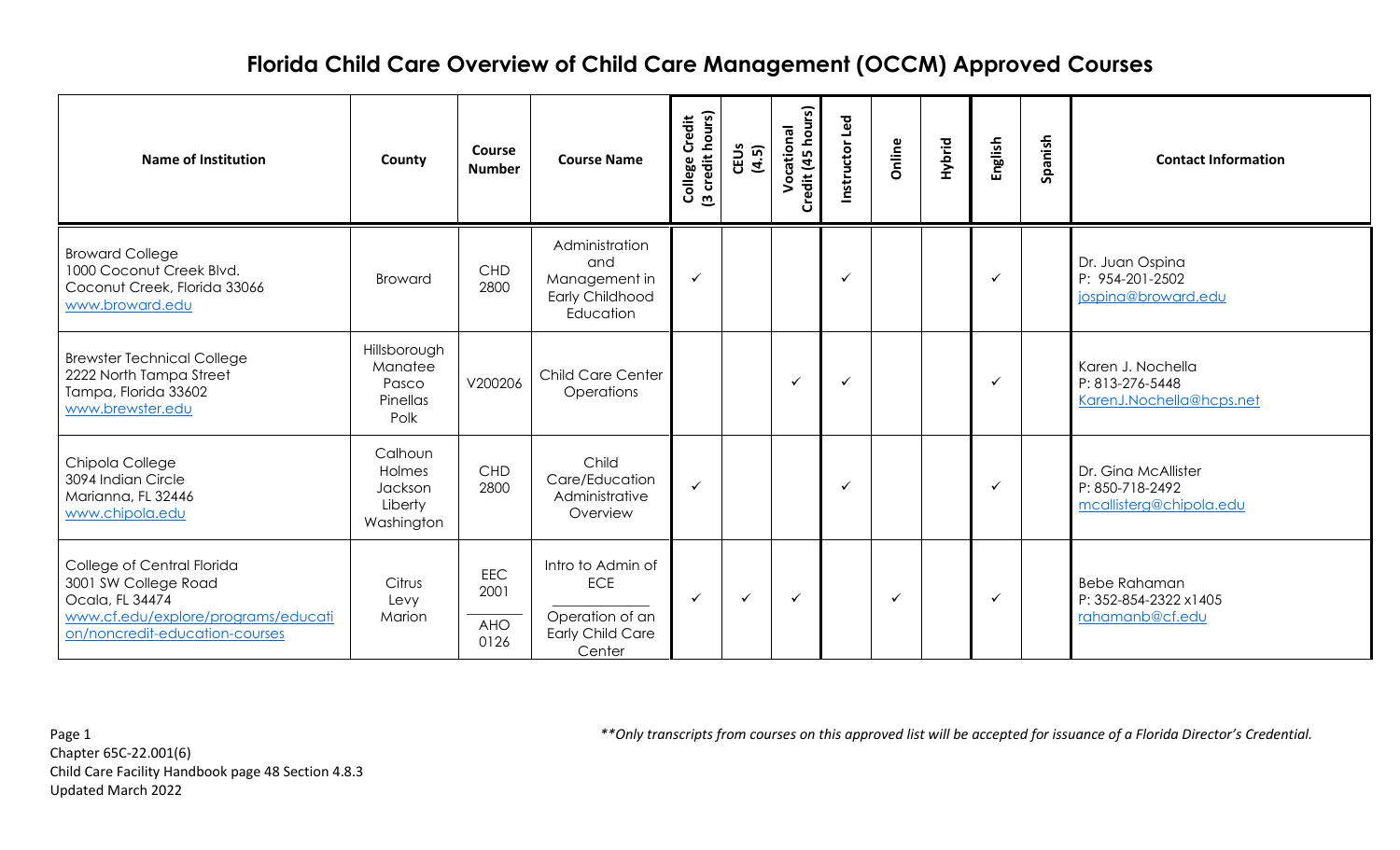| <b>Name of Institution</b>                                                                                                             | County                                                                      | <b>Course</b><br><b>Number</b> | <b>Course Name</b>                             | College Credit<br>(3 credit hours) | CEUS<br>(4.5) | Credit (45 hours)<br>Vocational | Instructor Led | Online       | Hybrid       | English      | Spanish | <b>Contact Information</b>                                               |
|----------------------------------------------------------------------------------------------------------------------------------------|-----------------------------------------------------------------------------|--------------------------------|------------------------------------------------|------------------------------------|---------------|---------------------------------|----------------|--------------|--------------|--------------|---------|--------------------------------------------------------------------------|
| Daytona State College<br>1200 W. International Speedway Blvd.<br>Daytona Beach, FL 32114<br>www.daytonastate.edu                       | Statewide                                                                   | <b>CHD</b><br>2801             | Child<br>Development<br>Management             | $\checkmark$                       |               |                                 |                |              |              | ✓            |         | Catherine Twyman<br>P: 386-506-3113<br>Catherine.twyman@daytonastate.edu |
| Eastern Florida State College<br>1519 Clearlake Road<br>Building 5, Suite 108 Room B<br>Cocoa, Florida 32922<br>www.easternflorida.edu | Statewide<br><b>Brevard</b>                                                 | <b>EEC</b><br>1523             | Overview of<br><b>Child Care</b><br>Management | $\checkmark$                       |               |                                 |                | $\checkmark$ | $\checkmark$ | ✓            |         | <b>Kelly Shaver</b><br>321-433-5728<br>shaverk@easternflorida.edu        |
| <b>Flagler Technical College</b><br>5500 E. Highway 100<br>Palm Coast, FL 32164<br>fti.flaglerschools.com                              | Clay<br>Duval<br>Flagler<br>Putnam<br>St. Johns<br>Volusia                  | <b>CWEE</b><br>91010E          | <b>Child Care Center</b><br>Operations         |                                    | $\checkmark$  | $\checkmark$                    | ✓              |              |              | $\checkmark$ |         | Shari DeMayo<br>P: 386-447-4345<br>demayos@flaglerschools.com            |
| <b>Florida Gateway College</b><br>149 SE College Place<br>Lake City, FL 32025<br>www.fgc.edu                                           | Statewide<br><b>Baker</b><br>Columbia<br><b>Dixie</b><br>Gilchrist<br>Union | <b>EEC</b><br>2002             | Operating a<br><b>Childcare Facility</b>       | $\checkmark$                       |               |                                 |                | ✓            |              | ✓            |         | Dr. Dawn Cross<br>P: 386-754-4336<br>dawn.cross@fgc.edu                  |

Chapter 65C-22.001(6) Child Care Facility Handbook page 48 Section 4.8.3 Updated March 2022

Page 2 *\*\*Only transcripts from courses on this approved list will be accepted for issuance of a Florida Director's Credential.*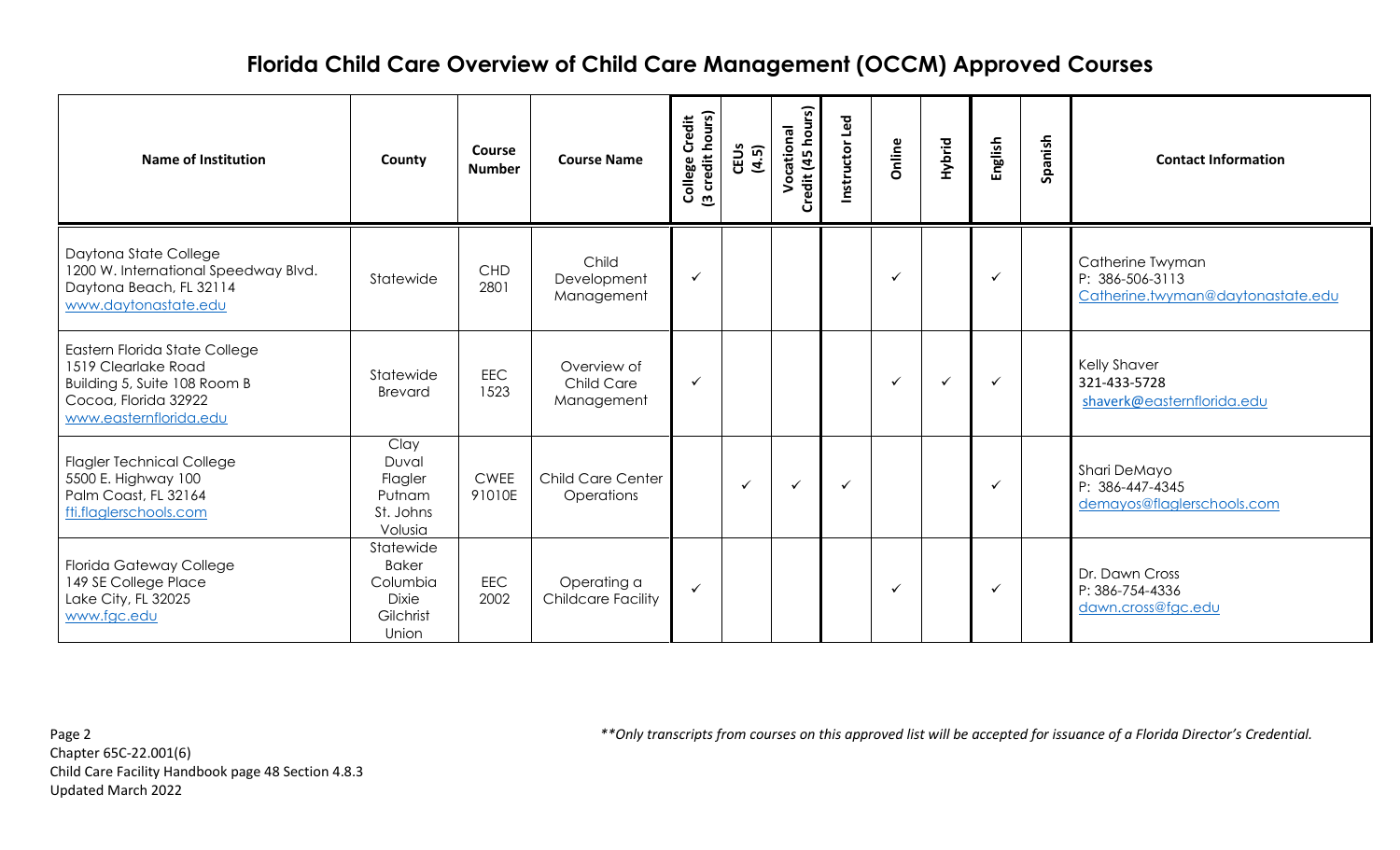| <b>Name of Institution</b>                                                                                                          | County                                                       | Course<br><b>Number</b> | <b>Course Name</b>                                                        | College Credit<br>(3 credit hours)          | CEUS<br>(4.5) | Credit (45 hours)<br>Vocational | Instructor Led | Online       | Hybrid       | English      | Spanish      | <b>Contact Information</b>                                                          |                            |
|-------------------------------------------------------------------------------------------------------------------------------------|--------------------------------------------------------------|-------------------------|---------------------------------------------------------------------------|---------------------------------------------|---------------|---------------------------------|----------------|--------------|--------------|--------------|--------------|-------------------------------------------------------------------------------------|----------------------------|
| Florida Southwestern State College<br>8099 College Parkway, U 214-B<br>Fort Myers, FL 33919<br>www.fsw.edu                          | Statewide<br>Charlotte<br>Collier<br>Glades<br>Hendry<br>Lee | EEC<br>2521             | Administration of<br>a Child Care<br>Center                               | $\checkmark$                                |               |                                 |                | $\checkmark$ |              | ✓            |              | Kelly Roy<br>P: 239-985-3423<br>kroy@fsw.edu                                        |                            |
| Florida State College at Jacksonville                                                                                               | <b>Baker</b><br>Clay                                         | <b>CWD</b><br>0408      | Leadership and<br>Management for<br>Child Care Center<br><b>Directors</b> |                                             |               | $\checkmark$                    | ✓              |              | $\checkmark$ | ✓            |              | Vanessa Alston<br>P: 904-632-3199<br>Vanessa.alston@fscj.edu                        |                            |
| 101 West State Street<br>Jacksonville, FL 32202                                                                                     | Duval<br>Nassau                                              |                         | <b>HEV</b><br>0114                                                        | <b>Child Care Center</b><br><b>Director</b> |               | $\checkmark$                    |                | $\checkmark$ |              | $\checkmark$ | $\checkmark$ |                                                                                     | childcaretraining@fscj.edu |
| www.fscj.edu                                                                                                                        | St. Johns                                                    | <b>EEC</b><br>2523      | Overview of Child<br>Care Center<br>Management                            | $\checkmark$                                |               |                                 |                |              | $\checkmark$ | ✓            |              | Labrena Bowman<br>P: 904-632-3272<br>eceinformation@fscj.edu                        |                            |
| Gulf Coast State College<br>5230 W. US HWY 98<br>Panama City, FL 32401<br>www.gulfcoast.edu                                         | Bay<br>Franklin<br>Gulf                                      | EEC<br>2523             | Leadership and<br>Management of<br>Childcare<br>Programs                  | $\checkmark$                                |               |                                 |                |              | $\checkmark$ | ✓            |              | <b>Bob Saunders</b><br>P: 850-872-3826<br>RSaunders2@gulfcoast.edu                  |                            |
| Hialeah-Miami Lakes Adult Educational<br>Center<br>7977 W. 12 <sup>th</sup> Avenue<br>Hialeah, FL 33014<br>hmladult.dadeschools.net | Miami-Dade                                                   | <b>HEV</b><br>0160      | <b>Child Care Center</b><br><b>Director</b>                               |                                             |               | $\checkmark$                    | ✓              |              |              | ✓            | $\checkmark$ | <b>Bibiana Castro</b><br>P: 305-823-1330 ext. 2220<br>bibianacastro@dadeschools.net |                            |

Page 3 *\*\*Only transcripts from courses on this approved list will be accepted for issuance of a Florida Director's Credential.*

Chapter 65C-22.001(6) Child Care Facility Handbook page 48 Section 4.8.3 Updated March 2022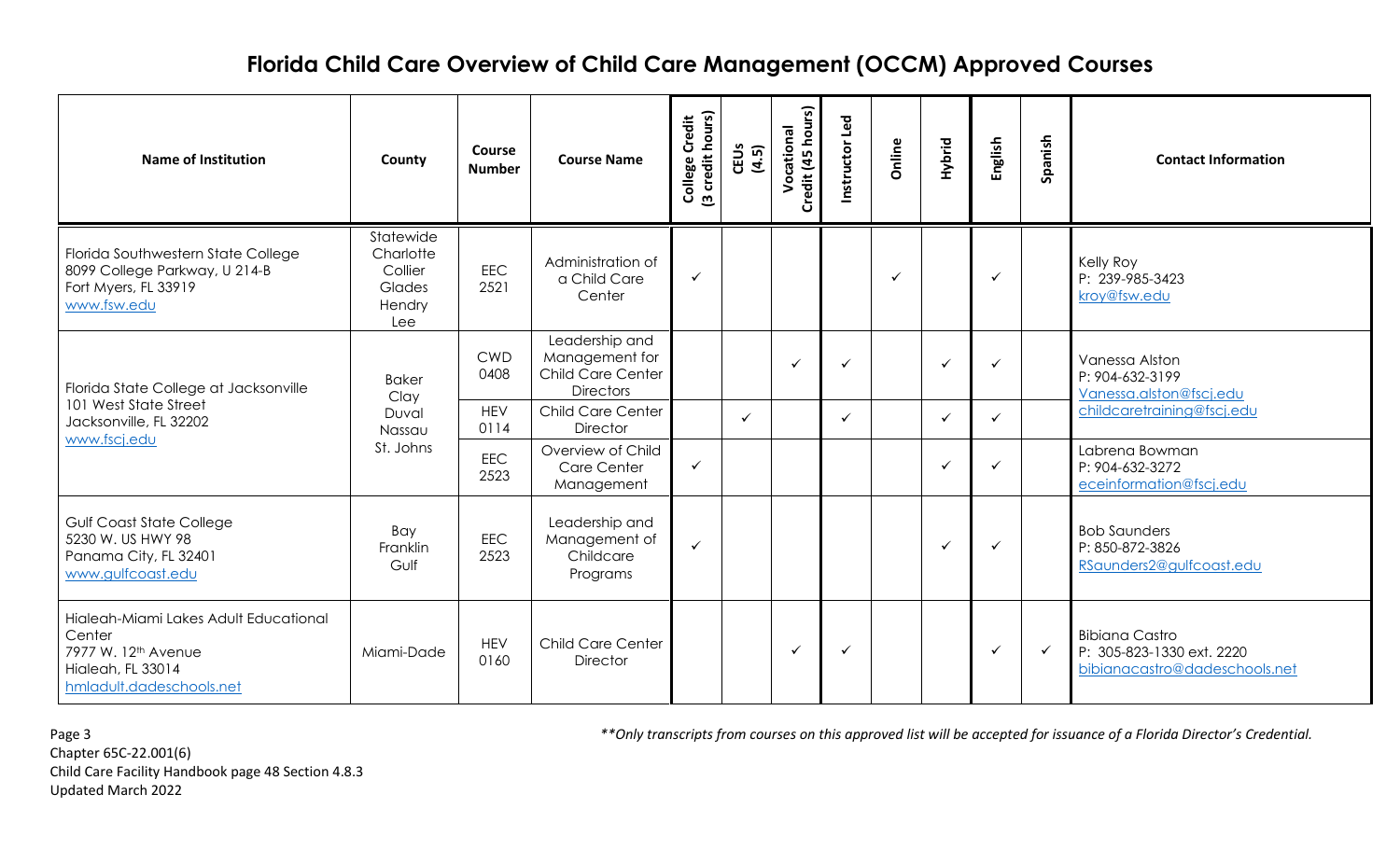| <b>Name of Institution</b>                                                                                            | County                                                   | <b>Course</b><br><b>Number</b> | <b>Course Name</b>                           | College Credit<br>(3 credit hours) | CEUS<br>(4.5) | Credit (45 hours)<br>Vocational | Instructor Led | Online       | Hybrid       | English      | Spanish | <b>Contact Information</b>                                     |
|-----------------------------------------------------------------------------------------------------------------------|----------------------------------------------------------|--------------------------------|----------------------------------------------|------------------------------------|---------------|---------------------------------|----------------|--------------|--------------|--------------|---------|----------------------------------------------------------------|
| <b>Hillsborough Community College</b><br>2112 N. 15 <sup>th</sup> Street<br>Tampa, FL 33605<br>www.hccfl.edu          | Hillsborough                                             | <b>EEC</b><br>1521             | Early Childhood<br>Center<br>Management      | $\checkmark$                       |               |                                 |                | ✓            |              | $\checkmark$ |         | Dr. Gwendolyn Parsons<br>P: 813-259-6410<br>gparsons@hccfl.edu |
| Indian River State College<br>3209 Virginia Avenue<br>Fort Pierce, FL 34981<br>www.irsc.edu                           | <b>Indian River</b><br>Martin<br>Okeechobee<br>St. Lucie | <b>CHD</b><br>2800             | Administering a<br>Child Care Center         | $\checkmark$                       |               |                                 | ✓              | ✓            | $\checkmark$ | $\checkmark$ |         | Kelly Amatucci<br>P: 772-462-7674<br>kamatucc@irsc.edu         |
| Lake-Sumter State College<br>9501 US HWY 441<br>Leesburg, FL 34788<br>www.LSSC.edu                                    | Lake<br>Sumter                                           | 15005                          | Operation of an<br>Early Childhood<br>Center |                                    | $\checkmark$  |                                 | $\checkmark$   |              |              | $\checkmark$ |         | Angela Hymer<br>P: 352-435-5038<br>Hymera@lssc.edu             |
| Lastinger Center at the University of<br>Florida<br>PO Box 117052<br>Gainesville, FL 32611<br>www.lastingercenter.com | Statewide                                                | <b>DIRC</b><br>2017            | Leadership<br>Development                    |                                    | ✓             |                                 |                | $\checkmark$ |              | $\checkmark$ |         | Luciana Grasso<br>P: 352-273-4153<br>Grasso.Im@coe.ufl.edu     |

Chapter 65C-22.001(6) Child Care Facility Handbook page 48 Section 4.8.3 Updated March 2022

Page 4 *\*\*Only transcripts from courses on this approved list will be accepted for issuance of a Florida Director's Credential.*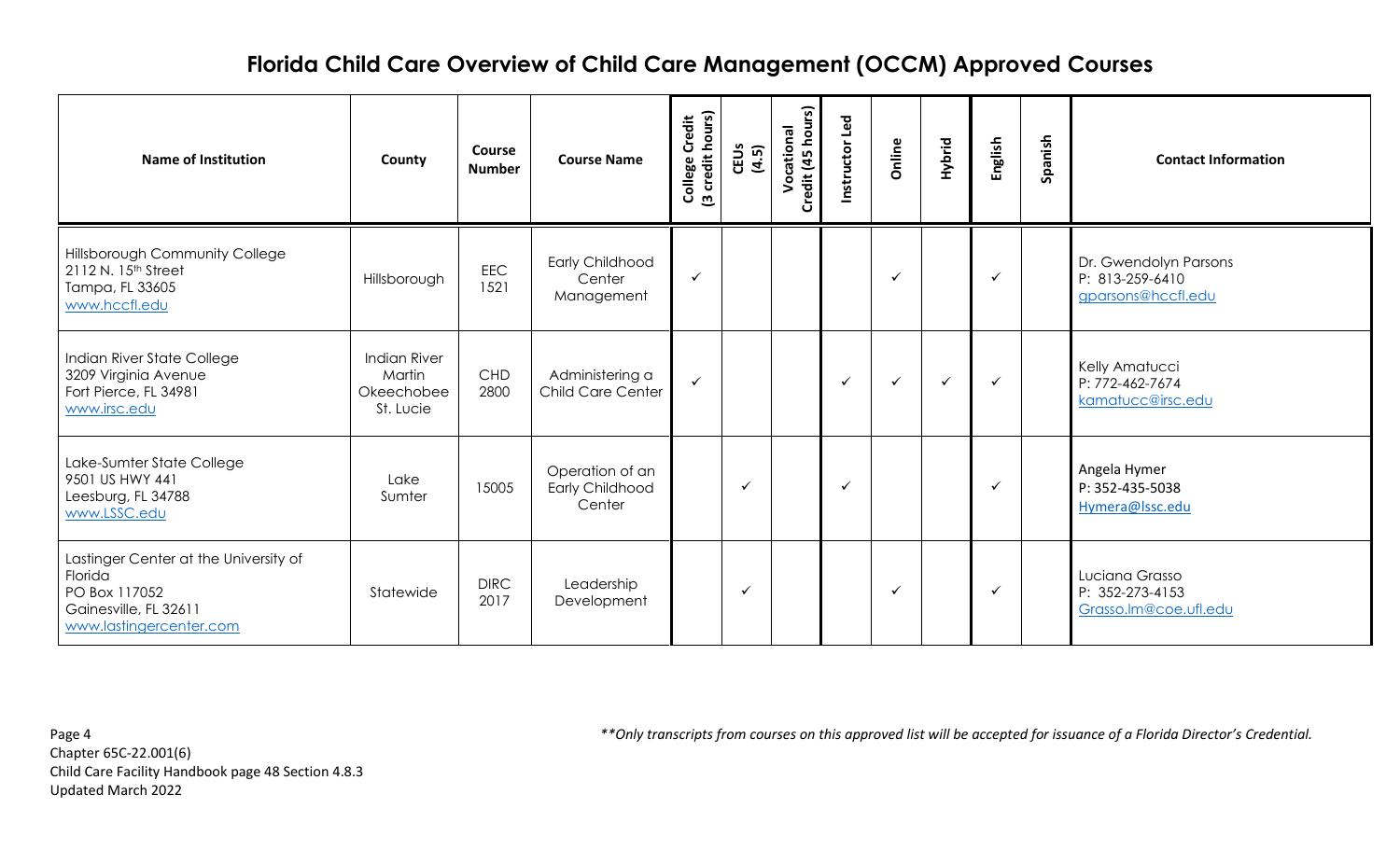| <b>Name of Institution</b>                                                                             | County            | <b>Course</b><br><b>Number</b> | <b>Course Name</b>                                    | College Credit<br>(3 credit hours)<br>CEUS<br>(4.5) | Credit (45 hours)<br>Vocational | Instructor Led | Online       | Hybrid       | English          | Spanish      | <b>Contact Information</b>                                                                    |
|--------------------------------------------------------------------------------------------------------|-------------------|--------------------------------|-------------------------------------------------------|-----------------------------------------------------|---------------------------------|----------------|--------------|--------------|------------------|--------------|-----------------------------------------------------------------------------------------------|
| Lindsey Hopkins Technical College<br>750 NW 20th Street<br>Miami, FL 33146<br>www.lindseyhopkins.edu   | Miami-Dade        | V200206                        | <b>Childcare Center</b><br>Operations                 |                                                     | $\checkmark$                    |                |              | $\checkmark$ | $\checkmark$     |              | Rosalynd Sejas<br>P: 305-324-6070 ext. 7098<br>rsejas@dadeschools.net                         |
| Manatee Technical College<br>6305 SR 70<br>Bradenton, FL 34203<br>www.manateetech.edu                  | Manatee           | V200206                        | Child Care Center<br>Operations                       |                                                     | $\checkmark$                    | ✓              |              |              | $\checkmark$     |              | Kristi Mellin<br>P: 941-751-7900<br>mellink@manateeschools.net                                |
| <b>Marion Technical College</b><br>1014 SW 7 <sup>th</sup> Road<br>Ocala, FL 34471<br>www.MarionTC.edu | Alachua<br>Marion | V200206                        | Child Care Center<br>Operations                       |                                                     | $\checkmark$                    | ✓              |              |              | $\checkmark$     |              | <b>Tracey Thornhill-Parker</b><br>P: 352-671-7200<br>Tracey.thornhill-parker@marion.k12.fl.us |
| Miami Dade College School of<br>Continuing Education<br>11011 SW 104 Street                            | Miami-Dade        | <b>WCIS</b><br>144             | Operacion de un<br>Centro Infantil                    | $\checkmark$                                        |                                 | ✓              |              |              |                  | $\checkmark$ | Enid Lima<br>305-237-2856                                                                     |
| Miami, FL 33176<br>www.mdc.edu                                                                         | Miami-Dade        | <b>WCIS</b><br>161             | Operation of an<br><b>Early Childhood</b><br>Facility | $\checkmark$                                        | ✓                               |                | $\checkmark$ |              | Elimasua@mdc.edu |              |                                                                                               |

Chapter 65C-22.001(6) Child Care Facility Handbook page 48 Section 4.8.3 Updated March 2022

Page 5 *\*\*Only transcripts from courses on this approved list will be accepted for issuance of a Florida Director's Credential.*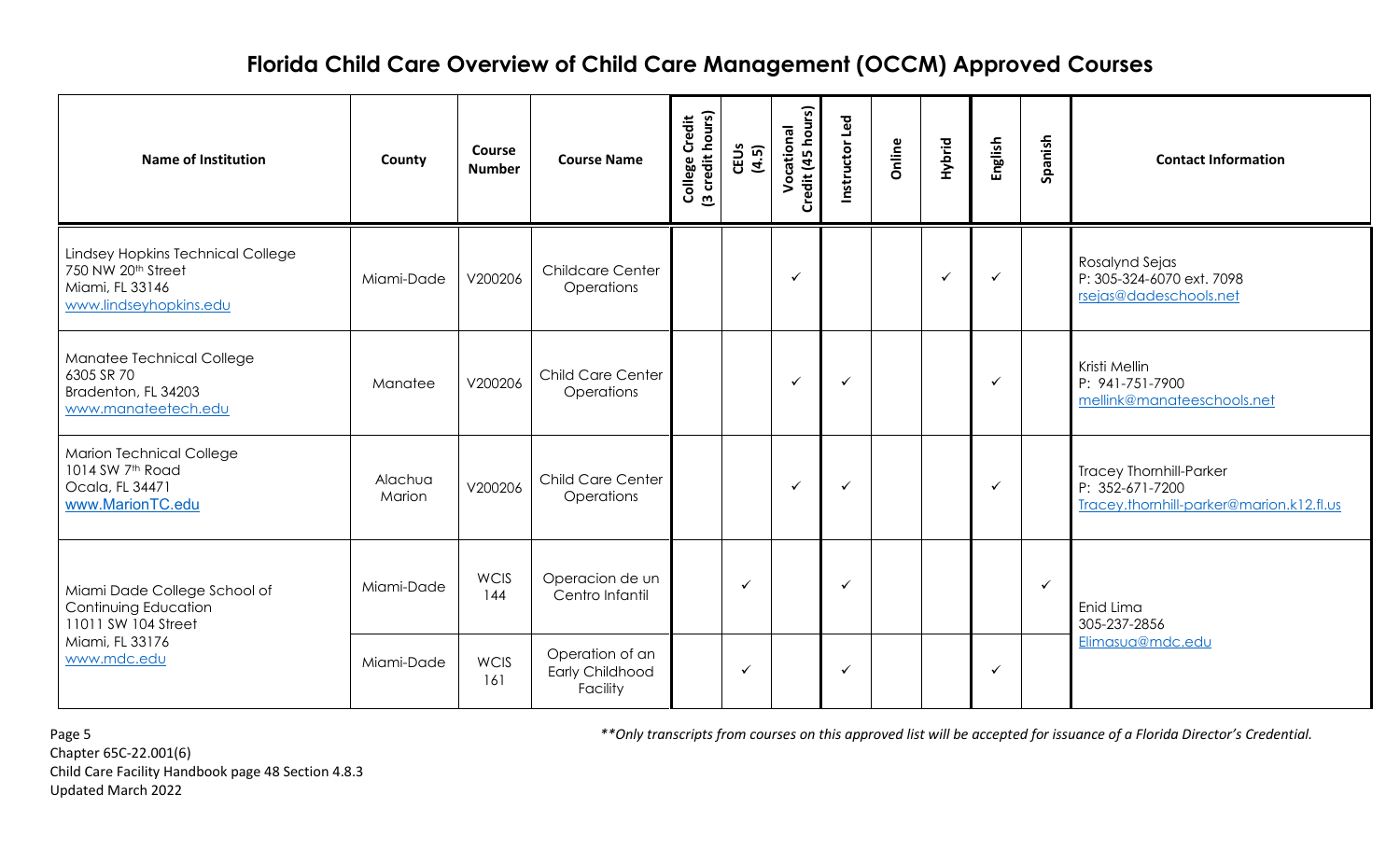| <b>Name of Institution</b>                                                                                                                                  | County                                          | Course<br><b>Number</b> | <b>Course Name</b>                                    | College Credit<br>(3 credit hours) | CEUS<br>(4.5) | edit (45 hours)<br>Vocational<br>å | Instructor Led | Online | Hybrid       | English      | Spanish      | <b>Contact Information</b>                                                            |
|-------------------------------------------------------------------------------------------------------------------------------------------------------------|-------------------------------------------------|-------------------------|-------------------------------------------------------|------------------------------------|---------------|------------------------------------|----------------|--------|--------------|--------------|--------------|---------------------------------------------------------------------------------------|
| Miami Dade College<br>11380 NW 27 Avenue<br>Miami, FL 33167<br>www.mdc.edu                                                                                  | Miami-Dade                                      | EEC<br>2002             | Operation of an<br><b>Early Childhood</b><br>Facility | $\checkmark$                       |               |                                    | $\checkmark$   |        | $\checkmark$ | $\checkmark$ |              | Iris Strachan<br>P: 305-237-1632<br>istracha@mdc.edu                                  |
| Miami-Dade Public Schools<br>Adult and Career Technical Education<br>The English Center<br>3501 SW 28th Street<br>Miami, FL 33133<br>www.tecmiami.com       | Miami-Dade                                      | <b>HEV</b><br>0160      | <b>Child Care Center</b><br><b>Director</b>           |                                    |               | $\checkmark$                       | ✓              |        |              | $\checkmark$ | $\checkmark$ | Vera Lamar<br>P: 305-445-7731<br>vlamar@dadeschools.net                               |
| Miami-Dade Public Schools<br>American Adult and Community<br><b>Education Center</b><br>18350 NW 67 Avenue<br>Hialeah, FL 33015<br>www.americanadultedu.com | Miami-Dade                                      | <b>HEV</b><br>0160      | <b>Child Care Center</b><br><b>Director</b>           |                                    |               | $\checkmark$                       | $\checkmark$   |        |              |              | $\checkmark$ | <b>Bibiana Castro</b><br>P: (305) 557-3770 ext: 2294<br>bibianacastro@dadeschools.net |
| North Florida College<br>325 NW Turner Davis Drive<br>Madison, FL 32340<br>www.nfc.edu                                                                      | Statewide<br>Hamilton<br>Jefferson<br>Lafayette | <b>EEC</b><br>2521      | <b>Child Care</b><br>Management                       | $\checkmark$                       |               |                                    |                | ✓      |              | $\cdot$      |              | Denise Callaway<br>P: 850-973-9449<br>callawayd@nfc.edu                               |

Chapter 65C-22.001(6) Child Care Facility Handbook page 48 Section 4.8.3 Updated March 2022

Page 6 *\*\*Only transcripts from courses on this approved list will be accepted for issuance of a Florida Director's Credential.*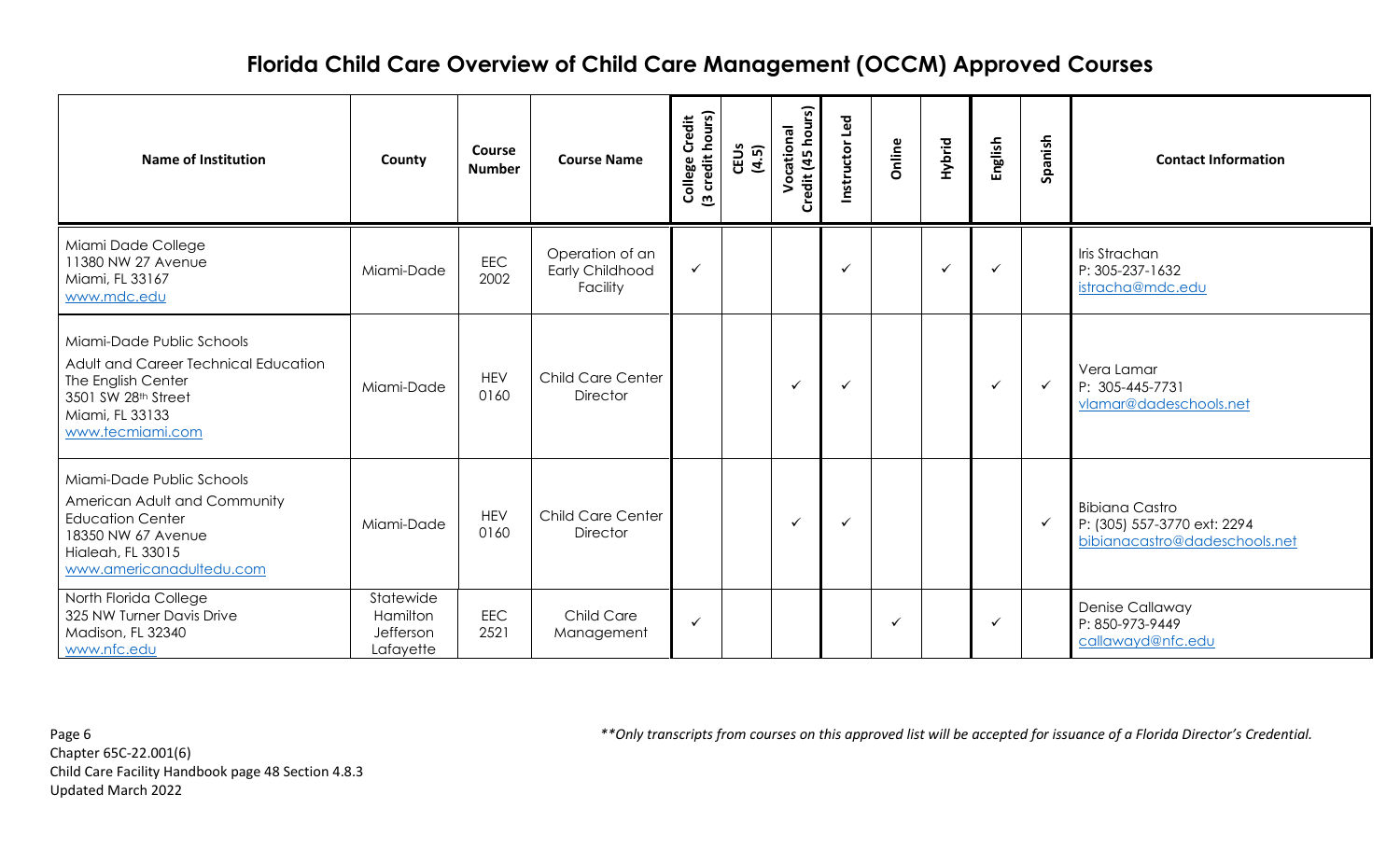| <b>Name of Institution</b>                                                                                                        | County                        | <b>Course</b><br><b>Number</b> | <b>Course Name</b>                                           | (3 credit hours)<br>College Credit | CEUS<br>(4.5) | Credit (45 hours)<br>Vocational | Instructor Led | Online       | Hybrid       | English      | Spanish      | <b>Contact Information</b>                                                 |
|-----------------------------------------------------------------------------------------------------------------------------------|-------------------------------|--------------------------------|--------------------------------------------------------------|------------------------------------|---------------|---------------------------------|----------------|--------------|--------------|--------------|--------------|----------------------------------------------------------------------------|
|                                                                                                                                   | Madison<br>Suwannee<br>Taylor | <b>HEV</b><br>0160             | Child Care Center<br><b>Director</b>                         |                                    |               | $\checkmark$                    |                | $\checkmark$ |              | $\checkmark$ |              |                                                                            |
| Northwest Florida State College<br>100 College Blvd.<br>Niceville, FL 32578<br>www.nwfsc.edu                                      | Statewide                     | EEC<br>1002                    | Early Childhood<br>Program<br>Administration                 | $\checkmark$                       |               |                                 |                | $\checkmark$ |              | ✓            |              | Tawanda Brown<br>P: 850-729-5344<br>brownt19@nwfsc.edu                     |
| Nova Southeastern University Fischler<br>College of Education<br>3301 College Avenue<br>Fort Lauderdale, FL 33314<br>www.nova.edu | Statewide                     | <b>ECA 270</b>                 | Administration of<br>Child Care and<br>Education<br>Programs | $\checkmark$                       |               |                                 |                | $\checkmark$ | $\checkmark$ | $\checkmark$ | $\checkmark$ | Wilma Robles-Melendez, PhD<br>P: 954-262-8644<br>martrobw@nova.edu         |
| Orange Technical College, Mid Florida<br>Campus<br>301 W. Amelia Street<br>Orlando, FL 32809<br>www.orangetechcollege.net         | Orange<br>Osceola<br>Seminole | <b>HEV</b><br>0160             | Overview of Child<br>Care<br>Management                      |                                    | $\checkmark$  | $\checkmark$                    | ✓              |              |              | ✓            |              | <b>Megan Oates</b><br>P: 407-251-6000 Ext. 7022652<br>Megan.oates@ocps.net |
| Palm Beach State College<br>4200 Congress Avenue MS# 34<br>Lake Worth, FL 33461<br>www.palmbeachstate.edu                         | Statewide                     | EEC<br>1523                    | Overview of Child<br>Care Center<br>Management               | $\checkmark$                       |               |                                 | ✓              | $\checkmark$ |              | ✓            |              | Cassandra Willbanks<br>P: 561-868-3214<br>wilbankc@palmbeachstate.edu      |

Chapter 65C-22.001(6) Child Care Facility Handbook page 48 Section 4.8.3 Updated March 2022

Page 7 *\*\*Only transcripts from courses on this approved list will be accepted for issuance of a Florida Director's Credential.*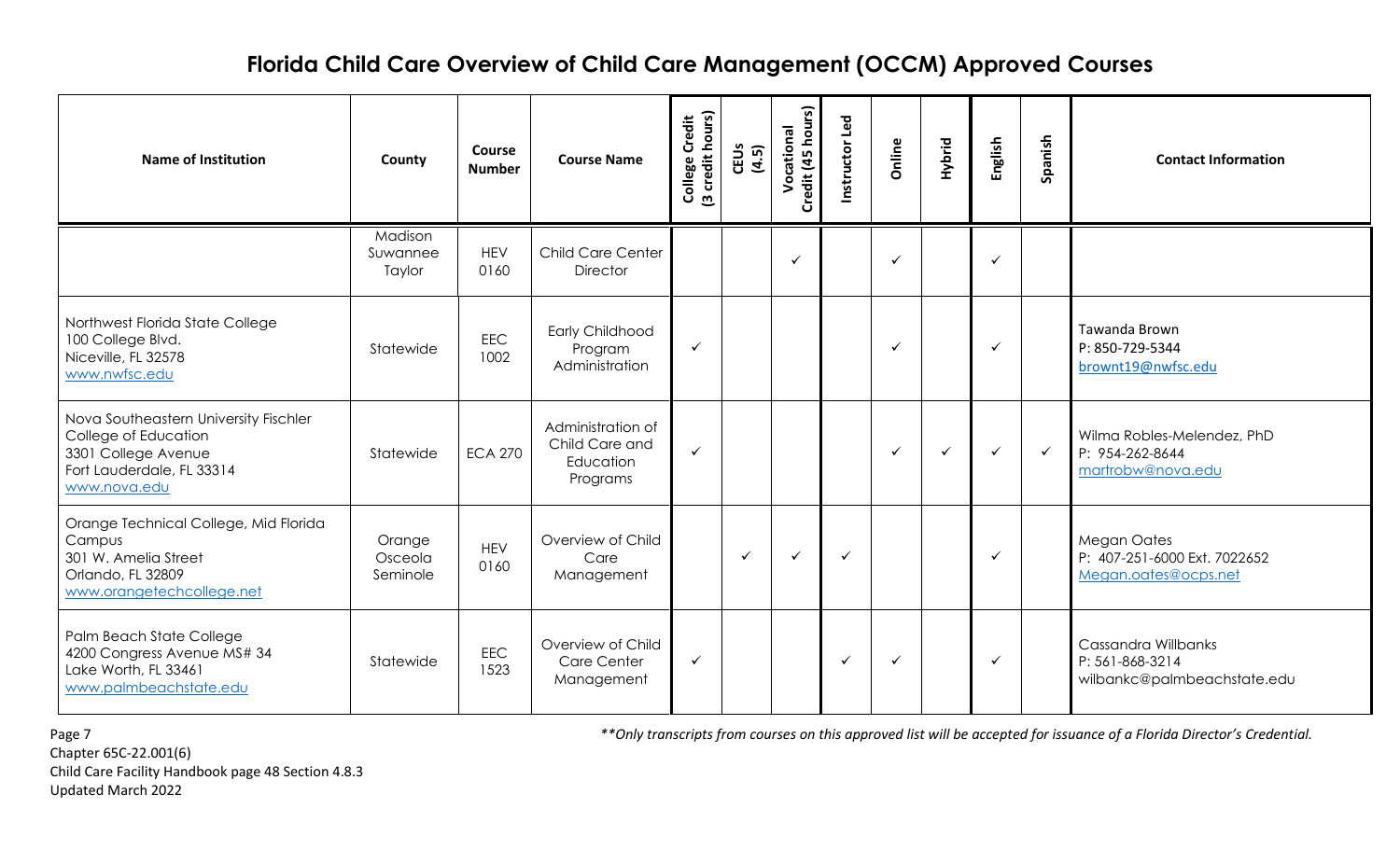| <b>Name of Institution</b>                                                                             | County                                                                      | <b>Course</b><br><b>Number</b> | <b>Course Name</b>                         | College Credit<br>(3 credit hours) | CEUS<br>(4.5) | Credit (45 hours)<br>Vocational | Instructor Led | Online       | Hybrid       | English      | Spanish | <b>Contact Information</b>                                       |
|--------------------------------------------------------------------------------------------------------|-----------------------------------------------------------------------------|--------------------------------|--------------------------------------------|------------------------------------|---------------|---------------------------------|----------------|--------------|--------------|--------------|---------|------------------------------------------------------------------|
| Pasco-Hernando State College<br>10230 Ridge Road<br>New Port Richey, FL 34654<br>www.phsc.edu          | Hernando<br>Pasco                                                           | <b>NCP</b><br>0005             | Operations of<br>Early Childhood<br>Center |                                    |               | $\checkmark$                    |                |              | $\checkmark$ | $\checkmark$ |         | Sonia Thorn<br>P: 727-816-3213<br>thorns@phsc.edu                |
| Pensacola State College<br>1000 College Blvd.<br>Pensacola, FL 32504<br>www.pensacolastate.edu         | Statewide                                                                   | <b>EEC</b><br>2521             | Childcare<br>Management                    | $\checkmark$                       |               |                                 | $\checkmark$   |              | $\checkmark$ | $\checkmark$ |         | Cindy Kirk<br>P: 850-484-2534<br>ckirk@pensacolastate.edu        |
| Pinellas Technical College<br>6100 154 <sup>th</sup> Avenue N.<br>Clearwater, FL 33760<br>www.pcsb.org | Statewide                                                                   | V200206                        | <b>Child Care Center</b><br>Operations     |                                    |               | $\checkmark$                    | $\checkmark$   | $\checkmark$ |              | $\checkmark$ |         | Joan Grandi<br>P: 727-641-1276<br>GrandiJ@pcsb.org               |
| Polk State College<br>2534 Winter Lake Road<br>Lakeland, FL 33803<br>www.polk.edu                      | Statewide<br>Hardee<br>Highlands<br>Hillsborough<br>Lake<br>Oscealo<br>Polk | CHD<br>2801                    | Overview of Child<br>Care<br>Management    | ✓                                  |               |                                 | $\checkmark$   | $\checkmark$ |              | $\checkmark$ |         | Debra Metcalf-Hazelwood<br>P: 863-669-2916<br>dmetcalfe@polk.edu |

Chapter 65C-22.001(6) Child Care Facility Handbook page 48 Section 4.8.3 Updated March 2022

Page 8 *\*\*Only transcripts from courses on this approved list will be accepted for issuance of a Florida Director's Credential.*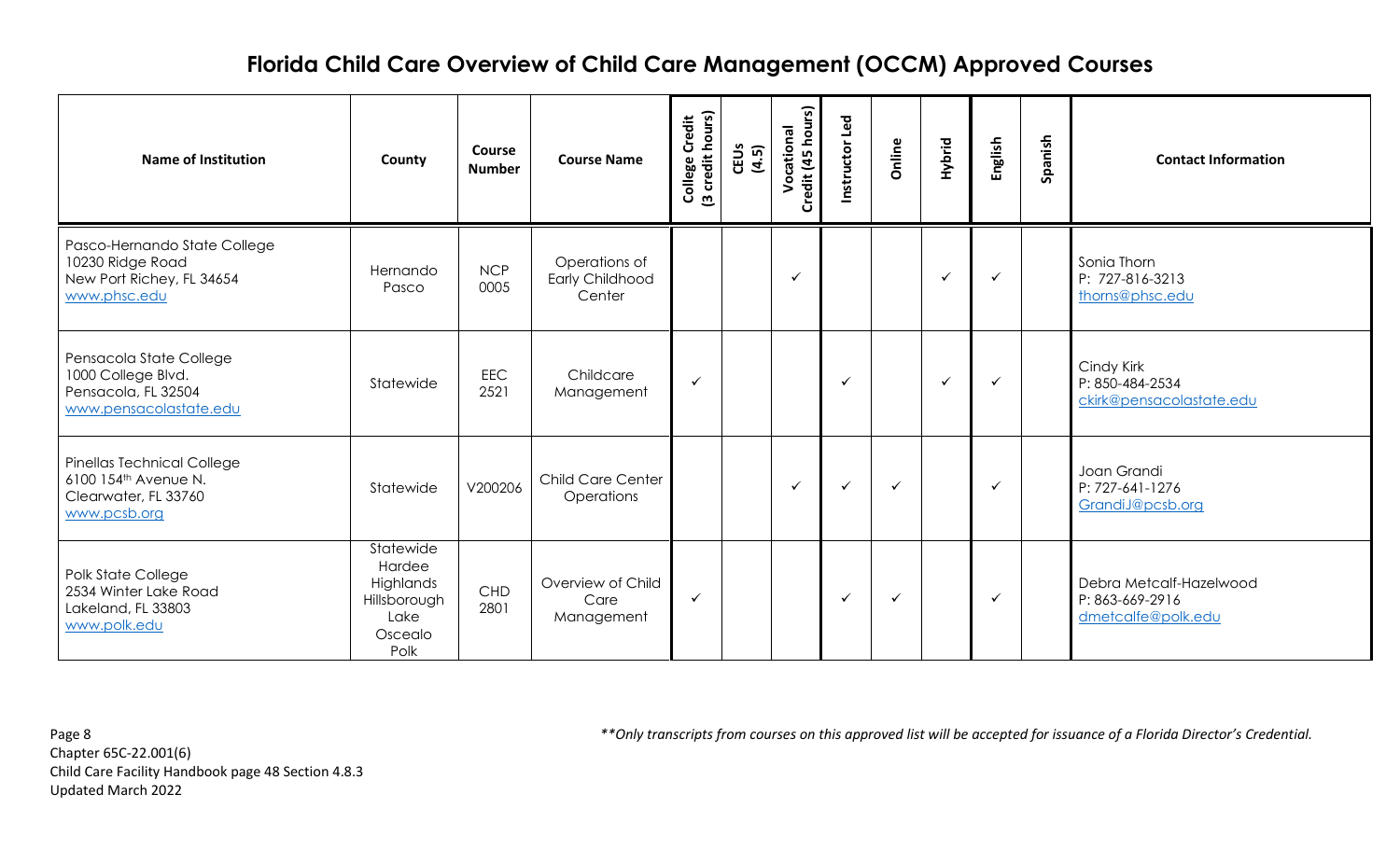| <b>Name of Institution</b>                                                                                                                        | County                                   | <b>Course</b><br><b>Number</b> | <b>Course Name</b>                        | College Credit<br>(3 credit hours) | CEUS<br>(4.5) | Credit (45 hours)<br>Vocational | Instructor Led | Online       | Hybrid       | English      | Spanish | <b>Contact Information</b>                                             |
|---------------------------------------------------------------------------------------------------------------------------------------------------|------------------------------------------|--------------------------------|-------------------------------------------|------------------------------------|---------------|---------------------------------|----------------|--------------|--------------|--------------|---------|------------------------------------------------------------------------|
| Santa Fe College<br>3000 NW 83rd Street<br>Gainesville, FL 32606<br>www.sfcollege.edu                                                             | Alachua<br><b>Bradford</b>               | <b>EEC</b><br>2520             | Foundations of<br>Child<br>Administration | $\checkmark$                       |               |                                 |                | ✓            |              | $\checkmark$ |         | <b>Adrian DeBose</b><br>P: 352-395-5322<br>Adrian.debose@sfcollege.edu |
| Seminole State College<br>100 Weldon Blvd.<br>Sanford, Florida 32773<br>www.seminolestate.edu                                                     | Orange<br>Osceola<br>Seminole<br>Volusia | <b>EEC</b><br>1523             | Overview of Child<br>Care<br>Management   | $\checkmark$                       |               |                                 |                | $\checkmark$ | $\checkmark$ | $\checkmark$ |         | Regina Fontana<br>P: 407-708-2673<br>fontanag@seminolestate.edu        |
| Sheridan Technical College and<br><b>Technical High School</b><br>5400 Sheridan Street<br>Hollywood, FL 33021<br>www.sheridantechnicalcollege.edu | Statewide                                | V200206                        | <b>Child Care Center</b><br>Operations    |                                    |               | ✓                               |                |              |              | $\checkmark$ |         | Lisa Lynn Garcia<br>P: 754-321-5486<br>Lisa.garcia@browardschools.com  |
| South Dade Technical College<br>28300 SW 152nd Avenue<br>Leisure City, FL 33033<br>www.southdadetech.edu                                          | Miami-Dade                               | V200206                        | <b>Child Care Center</b><br>Operations    | $\checkmark$                       | $\checkmark$  | $\checkmark$                    | $\checkmark$   |              | $\checkmark$ | $\checkmark$ |         | Phaion P. Hicks<br>305-245-7000<br>PhaionHicks@dadeschools.net         |

Chapter 65C-22.001(6) Child Care Facility Handbook page 48 Section 4.8.3 Updated March 2022

Page 9 *\*\*Only transcripts from courses on this approved list will be accepted for issuance of a Florida Director's Credential.*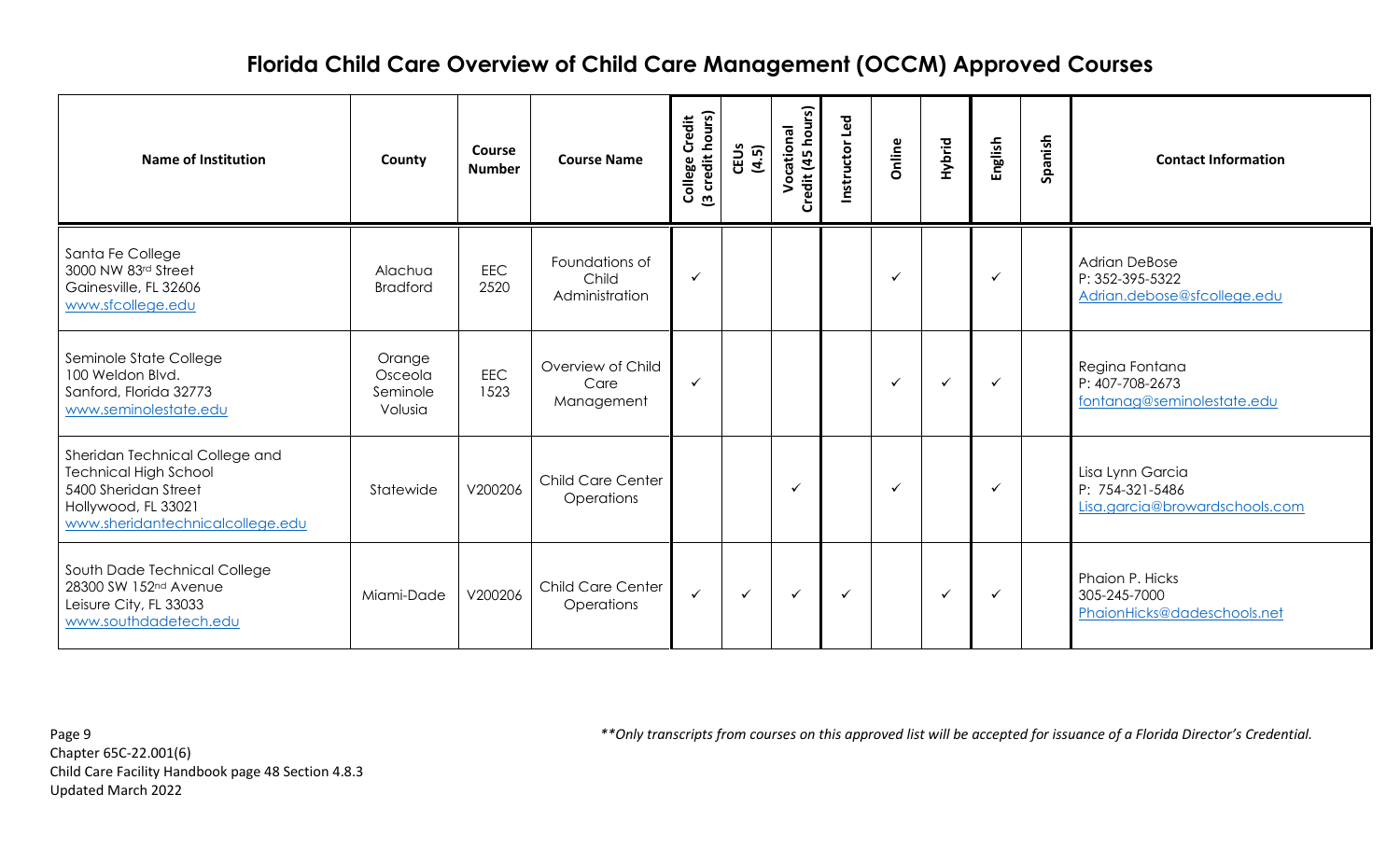| <b>Name of Institution</b>                                                                                                             | County                        | <b>Course</b><br><b>Number</b> | <b>Course Name</b>                                    | College Credit<br>(3 credit hours) | CEUS<br>(4.5) | edit (45 hours)<br>Vocational<br>Ğ | Instructor Led | Online       | Hybrid       | English      | Spanish | <b>Contact Information</b>                                                        |
|----------------------------------------------------------------------------------------------------------------------------------------|-------------------------------|--------------------------------|-------------------------------------------------------|------------------------------------|---------------|------------------------------------|----------------|--------------|--------------|--------------|---------|-----------------------------------------------------------------------------------|
| Southeastern University<br>Florida League of Christian Schools<br>(FLOCS)<br>PO Box 24687<br>Lakeland, FL 33810<br>www.flocs.education | Statewide                     | <b>ELEC</b><br>1000            | <b>General Elective</b>                               | $\checkmark$                       |               |                                    |                | $\checkmark$ |              | $\checkmark$ |         | Michael Burroughs<br>P: 1-800-961-9645<br>mburroughs@flocs.org                    |
| South Florida State College<br>600 W. Main Street<br>Avon Park, FL 33825<br>www.southflorida.edu                                       | DeSoto<br>Hardee<br>Highlands | EEZ 0002                       | Program<br>Management                                 |                                    | ✓             | $\checkmark$                       |                |              | $\checkmark$ | $\checkmark$ |         | <b>Deborah Gutierrez</b><br>P: 863-784-7032<br>deborah.gutierrez@southflorida.edu |
| St. Petersburg College<br>2465 Drew Street<br>Clearwater, FL 33765<br>www.spcollege.edu                                                | Statewide                     | EEC<br>2002                    | Foundations of<br><b>Child Care</b><br>Administration | $\checkmark$                       |               |                                    |                | ✓            |              | $\checkmark$ |         | Anne Ryan<br>P: 727-791-2776<br>Ryan.anne@spcollege.edu                           |
| State College of Florida<br>7131 Professional Parkway East<br>Bradenton, FL 34240<br>www.scf.edu                                       | Manatee<br>Sarasota           | <b>EEC</b><br>2002             | <b>Early Child Care</b><br>Center<br>Management       | $\checkmark$                       |               |                                    |                | $\checkmark$ |              | $\checkmark$ |         | Dr. Kristina DeWitt<br>(941) 752-5656<br>dewittk@scf.edu                          |

Chapter 65C-22.001(6) Child Care Facility Handbook page 48 Section 4.8.3 Updated March 2022

Page 10 *\*\*Only transcripts from courses on this approved list will be accepted for issuance of a Florida Director's Credential.*